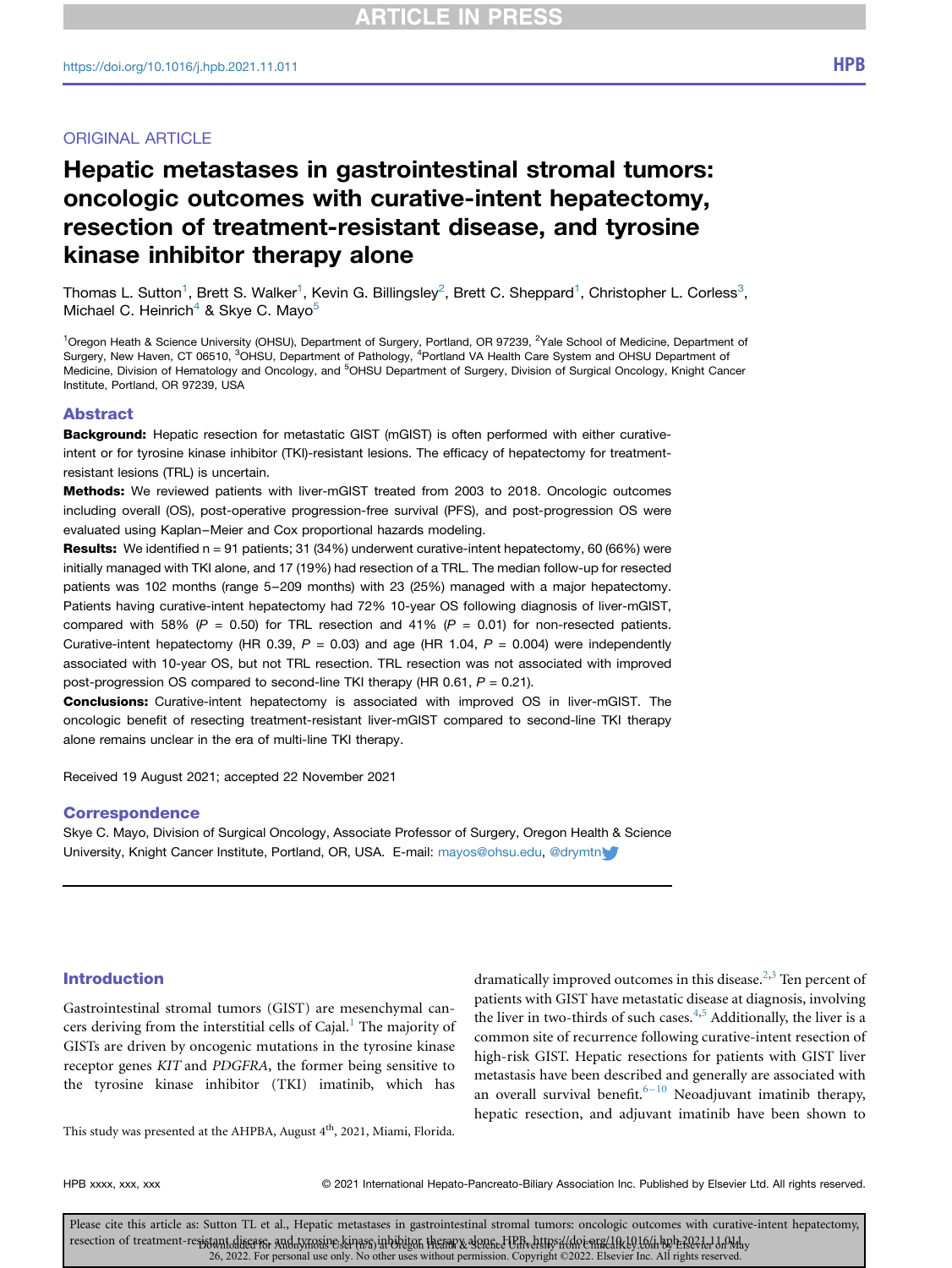improve 3-year survival in both imatinib responders and nonresponders compared to imatinib alone, and is generally the preferred management approach to patients with liver-metastatic  $GIST.<sup>11</sup>$  $GIST.<sup>11</sup>$  $GIST.<sup>11</sup>$ 

Studies of patients with hepatic GIST metastases are generally limited by small cohorts, short follow-up, and grouping of patients with hepatic resections performed for separate indications: curative-intent resections in patients with oligometastatic disease and resections of emerging imatinib-resistant foci in the setting of other stable unresectable liver metastases. The theory underpinning this approach is that resection of imatinib-resistant foci may prolong the duration of response to imatinib in other lesions. In this setting, prior studies have suggested that patients with oligo-progressive disease on imatinib benefit from resec-tion, while patients with multifocal progression do not.<sup>[12,](#page-7-7)[13](#page-7-8)</sup> Due to small cohort sizes, upfront curative-intent resection has not been well-studied compared to a "watch-and-wait" approach with aggressive resection of imatinib-resistant lesions, or whether a "watch-and-wait" approach is beneficial compared to switching to second-line therapy following oligo-progressive disease. We sought to address these unanswered clinical questions in patients treated for liver-metastatic GIST at an NCI Comprehensive Cancer Center that treats a high volume of patients with GIST.

#### Methods

## Study population/patient data

A query of the prospectively maintained Knight Cancer Center Registry was performed for patients with GIST treated either medically or surgically at Oregon Health & Science University between 2003–2018; patients with synchronous and metachronous metastatic GIST to the liver at the time of first metastasis were identified. Patients were not excluded based on the presence of simultaneous peritoneal disease at metastatic diagnosis. Patients with metastases beyond the liver and peritoneum at initial metastatic diagnosis were excluded (bone  $n = 3$ , muscle  $n = 1$ ). Data captured included patient demographics, clinicopathologic characteristics of primary tumors, National Institute of Health (NIH) risk categories, characteristics of metastatic disease, surgical and therapeutic treatment details, and oncologic outcomes including dates and sites of progression and dates of mortality. Staging for primary tumors was modified to reflect the 8th edition American Joint Commission on Cancer (AJCC) guidelines. All patients initiated treatment with imatinib following diagnosis of metastatic disease, and patients undergoing a curative-intent resection or resection of TKI-resistant lesions were discussed in a multidisciplinary tumor board.

No subjects were excluded from the study based on gender, racial or ethnic origin. There were no age or treatment-specific exclusion criteria. The study was reviewed and approved by the

Institutional Review Board of OHSU and the Knight Cancer Institute Clinical Research Review Committee.

#### **Definitions**

Patients were divided into groups based on receipt of hepatic resection and indication for resection. For the purposes of analysis, curative-intent resections were defined as resection or ablation of all macroscopic liver disease (R1/R0 resection), even if peritoneal disease was present. Resection of treatmentresistant lesions (TRL) were defined as resection or ablation of newly TKI-resistant lesions following an initial period of disease stability on TKI therapy of at least 3 months. Ablations were considered curative-intent with respect to the lesions ablated as GIST liver metastases are uniformly well encapsulated and therefore theoretically amenable to ablation, despite a lack of efficacy data given this rare population. Resections performed for tissue diagnosis or palliation of symptoms  $(n = 3)$  were grouped with patients not receiving a therapeuticintent liver resection. Overall survival (OS) was measured from date of first radiographic evidence of liver-metastatic GIST, postoperative OS was measured from date of resection, and post-progression OS was measured from date of first progression. Progression-free survival (PFS) was measured in months from diagnosis of metastatic GIST until radiographic disease progression as defined by RECIST criteria,<sup>[14](#page-7-9)</sup> while postoperative PFS was measured from date of resection. Postprogression OS (PPOS) was measured from the date of first liver progression. Liver resections were classified according to Brisbane terminology.<sup>[15](#page-7-10)</sup> With rare exception, patients with technically resectable liver disease at diagnosis underwent curative-intent hepatectomy over the study period.

#### Statistical analysis

Descriptive statistics of clinicopathologic characteristics for all patients and treatment groups were tabulated, with Chi-squared and one-way analysis of variance (ANOVA) with Tukey's post hoc testing used to compare groups. Kaplan–Meier and Cox proportional hazards modeling was used to analyze 10-year PFS and calculate hazard ratios (HR). Variables with  $P < 0.20$  on univariable analysis were included in initial multivariable model to identify independent predictors of oncologic outcome; final multivariable models were arrived at by single backwards elimination of variables, until additional variable elimination would result in a statistically significant decrease in model fit ( $P < 0.05$ ). In the event that all but one variable was eliminated following single backwards elimination, for simplicity only univariable statistics are shown in table form. For Kaplan–Meier and Cox modeling, all patients not experiencing the event of interest were censored at time of last follow-up. All statistics were performed using SPSS Statistics 26 (IBM Corp, Armonk, New York).

HPB xxxx, xxx, xxx entitly and the 2021 International Hepato-Pancreato-Biliary Association Inc. Published by Elsevier Ltd. All rights reserved.

Please cite this article as: Sutton TL et al., Hepatic metastases in gastrointestinal stromal tumors: oncologic outcomes with curative-intent hepatectomy, resection of treatment resintant disease and twosire binare jubilities at the succeders in the section of treatment of intervals. Old 26, 2022. For personal use only. No other uses without permission. Copyright ©2022. Elsevier Inc. All rights reserved.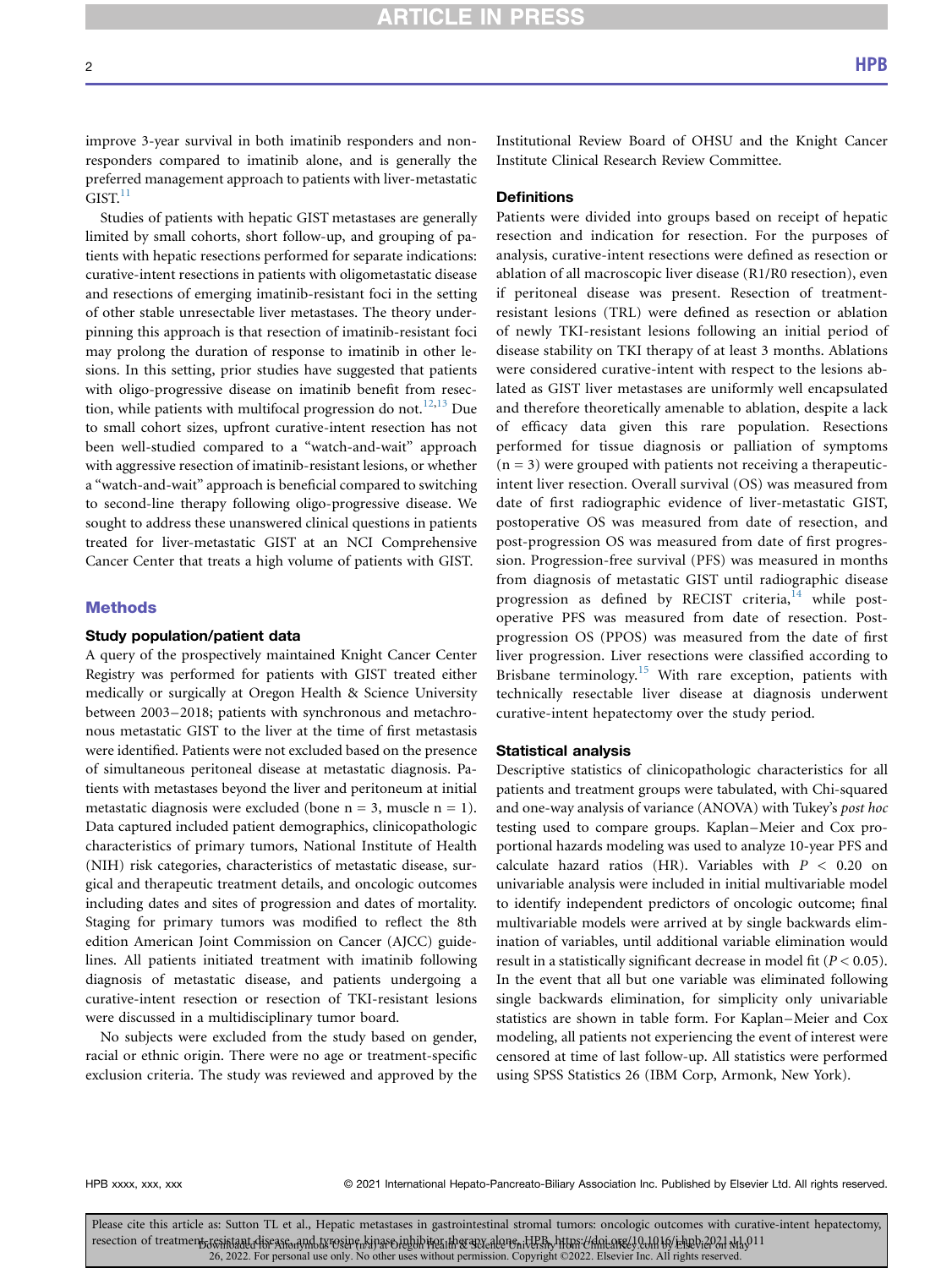| Variable                                                      | Total ( $n = 91$ ) | <b>Curative Intent</b><br>$(n = 31)$ | <b>Resection of</b><br><b>Treatment-Resistant</b><br>Lesion ( $n = 17$ ) | <b>Debulking/Medical</b><br>Therapy Alone ( $n = 43$ ) | P-value |
|---------------------------------------------------------------|--------------------|--------------------------------------|--------------------------------------------------------------------------|--------------------------------------------------------|---------|
| Age at Metastasis, Years;<br>median [IQR]                     | 57 [47-67]         | 58 [48-64]                           | 48 [40-56]                                                               | 62 [46-73]                                             | 0.13    |
| Gender                                                        |                    |                                      |                                                                          |                                                        | 0.15    |
| Female                                                        | 41 (45.1)          | 18 (58.1)                            | 5(29.4)                                                                  | 18 (41.9)                                              |         |
| Male                                                          | 50 (54.9)          | 13 (41.9)                            | 12 (70.6)                                                                | 25(58.1)                                               |         |
| Race                                                          |                    |                                      |                                                                          |                                                        | 0.53    |
| African American                                              | 4(4.4)             | 0(0)                                 | 2(11.8)                                                                  | 2(4.7)                                                 |         |
| Asian                                                         | 1(1.1)             | 0(0)                                 | 0(0)                                                                     | 1(2.3)                                                 |         |
| White                                                         | 83 (91.2)          | 29 (93.5)                            | 15 (88.2)                                                                | 39 (90.7)                                              |         |
| Hispanic                                                      | 1(1.1)             | 1(3.2)                               | 0(0)                                                                     | 0(0)                                                   |         |
| Native American                                               | 2(2.2)             | 1(3.2)                               | 0(0)                                                                     | 1(2.3)                                                 |         |
| <b>Primary Site</b>                                           |                    |                                      |                                                                          |                                                        | 0.11    |
| Colon/Rectum                                                  | 3(3.3)             | 1(3.2)                               | 0(0)                                                                     | 2(4.7)                                                 |         |
| Esophageal                                                    | 1(1.1)             | 0(0)                                 | 1(5.9)                                                                   | 0(0)                                                   |         |
| Gastric                                                       | 44 (48.4)          | 20 (64.5)                            | 3(17.6)                                                                  | 21 (48.8)                                              |         |
| Non-solid organ                                               | 2(2.2)             | 0(0)                                 | 1(5.9)                                                                   | 1(2.3)                                                 |         |
| <b>Small Bowel</b>                                            | 38 (41.8)          | 9(29.0)                              | 11 (64.7)                                                                | 18 (41.9)                                              |         |
| Unknown                                                       | 3(3.3)             | 1(3.2)                               | 1(5.9)                                                                   | 1(2.3)                                                 |         |
| Primary Tumor Size, cm;<br>median [IQR]                       | $8.5$ [6.2-12]     | $8.2$ [6.3-11.0]                     | 10 [7.8-15.5]                                                            | $8.7$ [5.8 - 12.5]                                     | 0.22    |
| <b>Driver Mutation</b>                                        |                    |                                      |                                                                          |                                                        | 0.76    |
| KIT                                                           | 58 (63.7)          | 19 (61.3)                            | 13 (76.5)                                                                | 26 (60.5)                                              |         |
| $NF-1$                                                        | 2(2.2)             | 2(6.5)                               | 0(0)                                                                     | 0(0)                                                   |         |
| Not tested                                                    | 12 (13.2)          | 3(9.6)                               | 2(11.8)                                                                  | 7(16.3)                                                |         |
| Other                                                         | 2(2.2)             | 1(3.2)                               | 0(0)                                                                     | 1(2.3)                                                 |         |
| <b>PDGFRA</b>                                                 | 7(7.7)             | 3(9.6)                               | 1(5.9)                                                                   | 3(7.0)                                                 |         |
| <b>SDH</b>                                                    | 10 (11.0)          | 3(9.6)                               | 1(5.9)                                                                   | 6 (13.9)                                               |         |
| Primary Tumor Grade at<br>Diagnosis                           |                    |                                      |                                                                          |                                                        | 0.27    |
| G1                                                            | 16 (17.6)          | 4(12.9)                              | 1(5.9)                                                                   | 11 (25.6)                                              |         |
| G2                                                            | 44 (48.4)          | 18 (58.1)                            | 9(52.9)                                                                  | 17 (39.5)                                              |         |
| Gx                                                            | 31(34.1)           | 9(29.0)                              | 7 (41.2)                                                                 | 15 (34.9)                                              |         |
| <b>NIH Risk Assessment</b>                                    |                    |                                      |                                                                          |                                                        | 0.23    |
| High                                                          | 43 (47.3)          | 16 (51.6)                            | 11 (70.6)                                                                | 15 (34.9)                                              |         |
| Intermediate                                                  | 0(0)               | 0(0)                                 | 0(0)                                                                     | 0(0)                                                   |         |
| Low                                                           | 2(2.2)             | 0(0)                                 | 0(0)                                                                     | 2(4.7)                                                 |         |
| Very Low                                                      | 1(1.1)             | 0(0)                                 | 0(0)                                                                     | 1(2.3)                                                 |         |
| Metastatic                                                    | 45 (49.5)          | 15 (48.4)                            | 5(29.4)                                                                  | 25(58.1)                                               |         |
| Months of TKI Therapy Prior to<br>Metastasis; median [IQR]    | $0 [0 - 6]$        | $0 [0 - 0]$                          | $6 [0 - 24]$                                                             | $0 [0-4]$                                              | 0.41    |
| Months from Disease Diagnosis<br>to Metastasis; median, [IQR] | $16 [0 - 46]$      | $10 [0 - 37]$                        | 34 [20-48]                                                               | $14 [0 - 51]$                                          | 0.33    |
| Months from Metastatic Diagnosis<br>to Surgery; median, [IQR] | $8[5-23]$          | $6[3-8]$                             | 41 [17-67]                                                               | —                                                      | < 0.001 |

<span id="page-2-0"></span>Table 1 Clinicopathologic characteristics and treatment of patients with liver-metastatic gastrointestinal stromal tumor

(continued on next page)

HPB xxxx, xxx, xxx 
<br>
© 2021 International Hepato-Pancreato-Biliary Association Inc. Published by Elsevier Ltd. All rights reserved.

Please cite this article as: Sutton TL et al., Hepatic metastases in gastrointestinal stromal tumors: oncologic outcomes with curative-intent hepatectomy, resection of treatment-re<del>splant diseaser</del> and tymoring senarcy in biblion. Hearing a general that we had the ph<br>26, 2022. For personal use only. No other uses without permission. Copyright ©2022. Elsevier Inc. All rights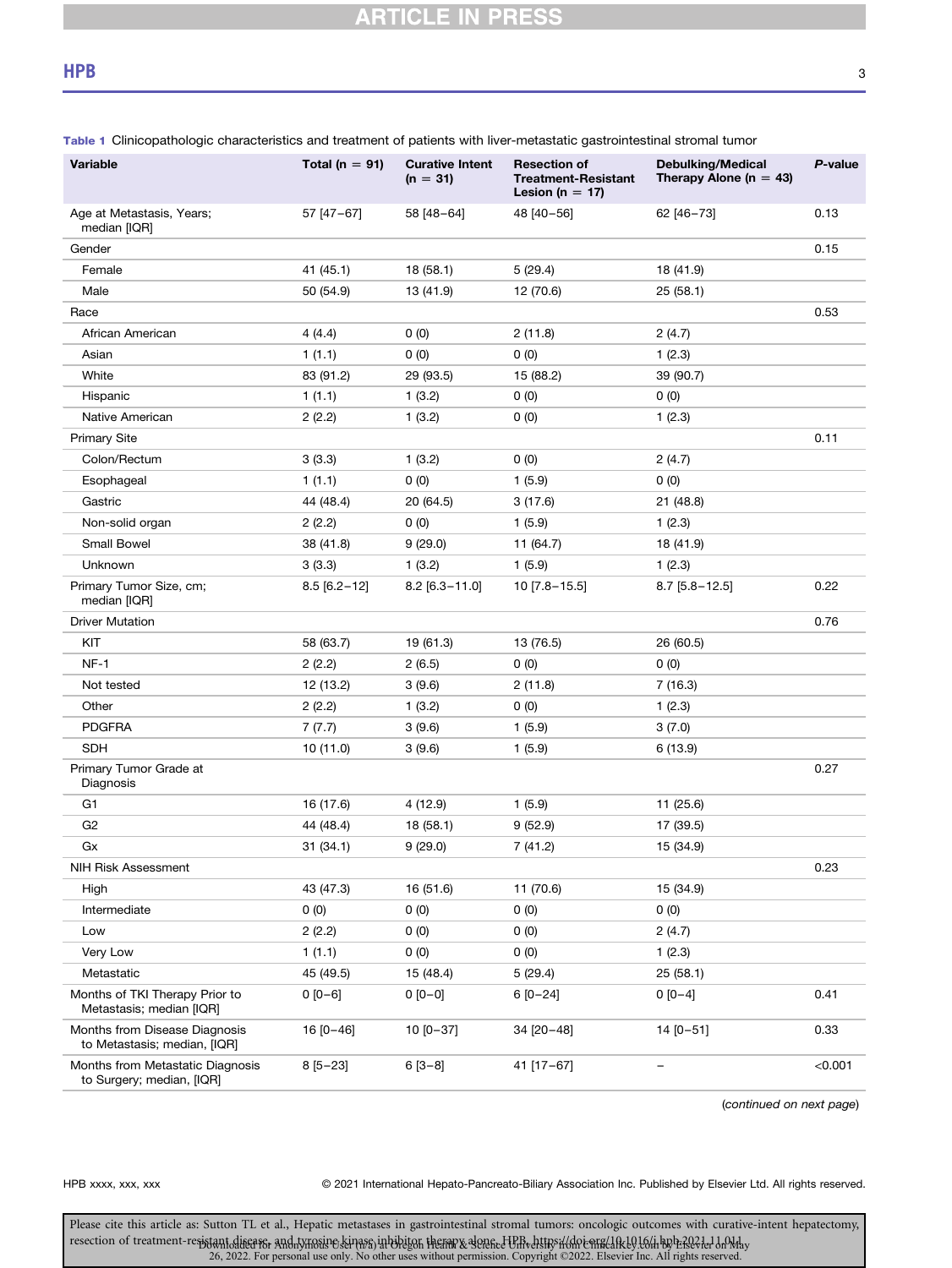#### Table 1 (continued)

| <b>Variable</b>                                                 | Total ( $n = 91$ ) | <b>Curative Intent</b><br>$(n = 31)$ | <b>Resection of</b><br><b>Treatment-Resistant</b><br>Lesion (n = 17) | <b>Debulking/Medical</b><br>Therapy Alone ( $n = 43$ ) | P-value |
|-----------------------------------------------------------------|--------------------|--------------------------------------|----------------------------------------------------------------------|--------------------------------------------------------|---------|
| Peritoneal Disease at Metastatic<br>Diagnosis                   | 25(27.5)           | 5(16.1)                              | 7(41.2)                                                              | 13 (30.2)                                              | 0.15    |
| Liver Metastases Distribution                                   |                    |                                      |                                                                      |                                                        | < 0.001 |
| Bilateral                                                       | 48 (52.7)          | 6(19.4)                              | 10(58.8)                                                             | 32 (74.4)                                              |         |
| Left-sided                                                      | 13 (14.3)          | 9(29.0)                              | 2(11.8)                                                              | 2(4.7)                                                 |         |
| Right-sided                                                     | 30 (33.0)          | 16 (51.6)                            | 5(29.4)                                                              | 9(20.9)                                                |         |
| Size of Largest Liver Lesion at<br>Diagnosis. cm; median, [IQR] | $3.7$ [2.1-6.0]    | $3.5$ [2.3-5.5]                      | $5.9$ [4.1-9.1]                                                      | $3.5$ [2-7.3]                                          | 0.29    |
| Number of Liver Lesions at Diagnosis;<br>median, [IQR]          | $2[1-4]$           | $2[1-3]$                             | $2.5$ [2-4]                                                          | $4$ [2-9.5]                                            | < 0.001 |
| Peritoneal Metastasectomy During<br><b>Treatment Course</b>     | 6(6.6)             | 1(3.2)                               | 1(5.9)                                                               | 4(9.3)                                                 | 0.58    |
| Liver Procedure                                                 |                    |                                      |                                                                      |                                                        | < 0.001 |
| Major Hepatectomy (>4 Segments)                                 | 28 (30.8)          | 16 (51.6)                            | 10 (58.8)                                                            | 2(4.7)                                                 |         |
| Minor Hepatectomy (<3 Segments)                                 | 15 (16.5)          | 11 (35.5)                            | 3(17.6)                                                              | 1(2.3)                                                 |         |
| <b>Wedge Resection</b>                                          | 4(4.4)             | 2(6.5)                               | 2(11.8)                                                              | 0(0)                                                   |         |
| MWA/RFA                                                         | 4(4.4)             | 2(6.5)                               | 2(11.8)                                                              | 0(0)                                                   |         |
| No Surgery                                                      | 40 (44.0)          | 0(0)                                 | 0(0)                                                                 | 40 (93.0)                                              |         |
| Nature of Metastasectomy                                        |                    |                                      |                                                                      |                                                        | < 0.001 |
| Curative-Intent Primary and<br>Metastasis Resection             | 11(12.1)           | 11(35.5)                             | 0(0)                                                                 | 0(0)                                                   |         |
| Curative-Intent Resection of<br>Metachronous Disease            | 20 (22.0)          | 20 (64.5)                            | 0(0)                                                                 | 0(0)                                                   |         |
| Resection of Multifocal Progressive<br>Disease                  | 3(3.3)             | 0(0)                                 | 0(0)                                                                 | 3(7.0)                                                 |         |
| Resection of TKI-Resistant Clone                                | 17 (18.7)          | 0(0)                                 | 17 (100)                                                             | 0(0)                                                   |         |
| Never Liver Surgery                                             | 40 (44.0)          | 0(0)                                 | 0(0)                                                                 | 40 (93.0)                                              |         |
|                                                                 |                    |                                      |                                                                      |                                                        |         |

Abbreviations: IQR = interquartile range; TKI = tyrosine kinase inhibitor; NIH = national institute of health; MWA = microwave ablation; RFA = radiofrequency ablation.

## **Results**

#### Clinicopathologic characteristics

Over the 16-year study period, 91 patients with GIST liver metastases were identified meeting study criteria [\(Table 1](#page-2-0)). The majority of patients ( $n = 73$ , 80%) were established at OHSU since initial diagnosis of metastatic disease, while 18 (20%) were referred following first progression. The median age at diagnosis of GIST liver metastasis was 57 years, with a slight male predominance  $(n = 50, 55\%)$ . The majority of patients were white  $(n = 83, 91\%)$ . Approximately half of patients had synchronous metastasis ( $n = 45$ , 49%), with the stomach ( $n = 44$ , 48%) and small bowel ( $n = 38, 42\%$ ) being the most common primary tumor sites. The most common driver mutations were in KIT  $(n = 58, 63.7\%)$ , SDH  $(n = 10, 11\%)$ , and PDGFRA  $(n = 7, 8\%)$ ; 12 patients (13%) did not have driver mutational analysis results available for review. Patients had a median of two metastatic liver lesions at diagnosis. The liver metastases were bilateral in most

patients ( $n = 48$ , 53%), followed by right-sided ( $n = 30$ , 33%) and left-sided ( $n = 13$ , 14%) only distributions. Fifty-one patients (56%) underwent hepatic resection or ablation; most were major hepatectomy ( $n = 28$ , 55%) and minor hepatectomy  $(n = 15, 29\%)$ , followed by hepatic wedge resection  $(n = 4, 8\%)$ , and thermal ablation ( $n = 4$ , 8%). There were 40 patients (44%) in the cohort who did not undergo a liver resection as part of their oncologic management of metastatic GIST. The most common indications for metastasectomy were a goal of curativeintent resection *(i.e., clearance of all gross and radiographic liver* disease) at the time of simultaneous primary resection ( $n = 11$ , 12%) or at the time of metachronous metastatic disease ( $n = 20$ , 22%), resection of a single newly TKI-resistant lesion in the setting of otherwise stable disease ( $n = 17$ , 19%), and palliative resection of multifocal progressive disease unresponsive to therapy  $(n = 3, 3\%)$ . Two patients underwent ablation with curative intent due to unifocal centrally located tumors. Twentyfive (81%) of patients undergoing curative-intent hepatectomy

HPB xxxx, xxx, xxx 
where  $\degree$  2021 International Hepato-Pancreato-Biliary Association Inc. Published by Elsevier Ltd. All rights reserved.

Please cite this article as: Sutton TL et al., Hepatic metastases in gastrointestinal stromal tumors: oncologic outcomes with curative-intent hepatectomy, resection of treatment resintant disease and twosire binare jubilities at the succeders in the section of treatment of intervals. Old 26, 2022. For personal use only. No other uses without permission. Copyright ©2022. Elsevier Inc. All rights reserved.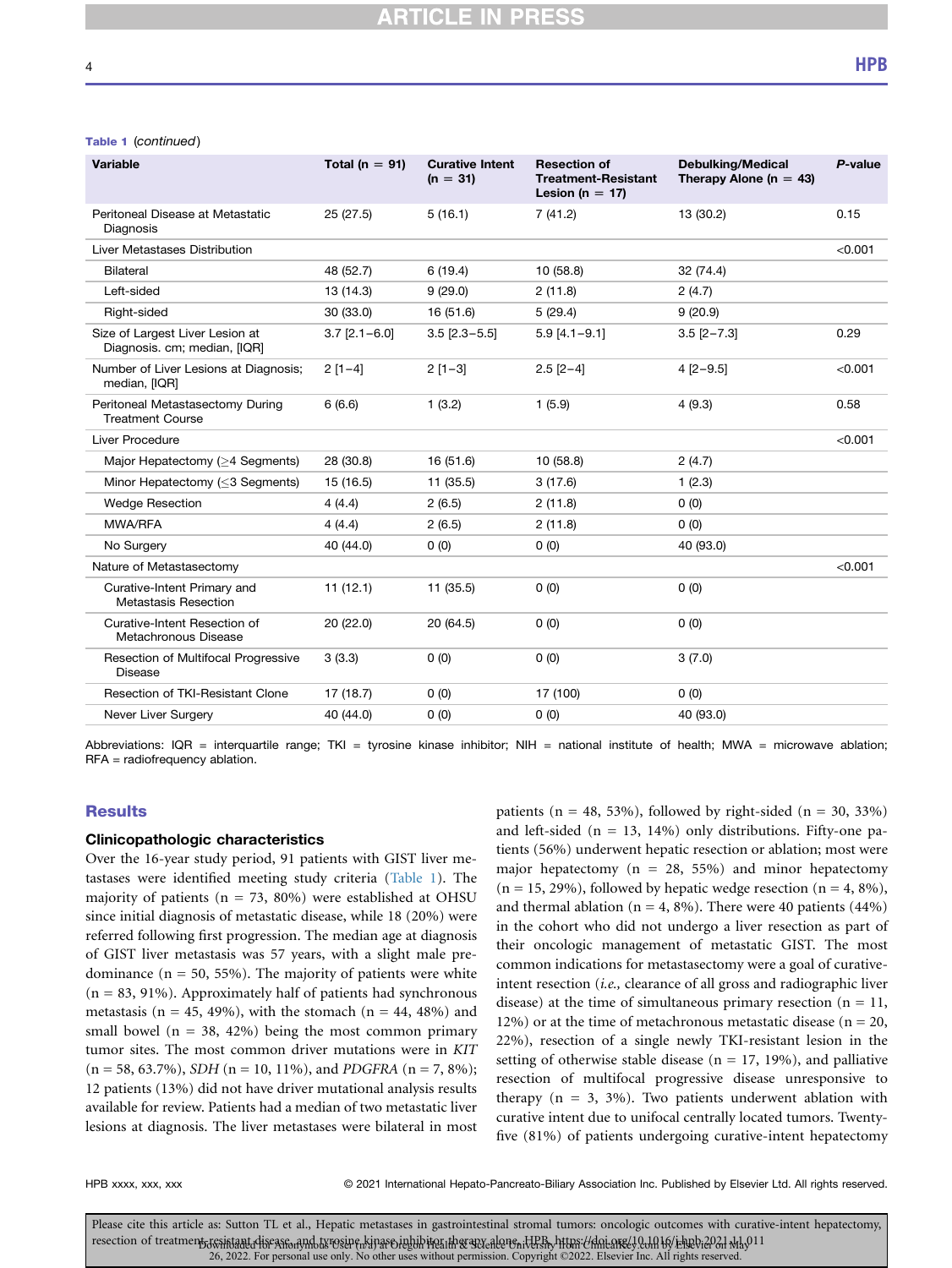received pre-operative TKI therapy, for a median of 6 months (range 2–20 months). All patients receiving a curative-intent liver resection received adjuvant imatinib, and all patients undergoing resection of a treatment-resistant lesion had only been treated with imatinib prior to resection with stability of other metastatic lesions.

Among the groups of curative-intent resection  $(n = 31)$ , resection of unifocal newly treatment-resistant disease  $(n = 17)$ , and no resection or resection of multifocal progressive disease  $(n = 43)$  there were several relevant clinicopathologic differences. Patients undergoing resection of TRLs were more likely to have a non-gastric primary than curative-intent resections (82% versus 35%,  $P = 0.003$ ) and non-resections (82% versus 58%,  $P = 0.04$ ). Compared to other groups, patients undergoing curative-intent resections had fewer liver tumors at diagnosis and were less likely to have bilateral disease ( $P < 0.001$  for both). Finally, patients with resection of unifocal resistant disease had significantly longer intervals from metastatic diagnosis to hepatic resection than patients undergoing curative-intent resection. Treatment

groups were not significantly different by mutational status  $(P = 0.76)$ .

#### Oncologic outcomes

The median time to death or last follow-up from metastatic diagnosis was 70 months (mean 81 months, SD 57 months, range 5–240 months). The estimated OS was 130 months from diagnosis of metastatic disease (95% C.I. 86–173 months). Patients receiving curative-intent hepatectomy had an estimated 10-year OS following metastatic diagnosis of 72%, compared with 58% ( $P = 0.50$ ) and 41% ( $P = 0.01$ ) in patients receiving resection of a TKI-resistant lesion and medical therapy alone, respectively ([Fig. 1a](#page-4-0)). Patients treated with resection of a TKIresistant lesion did not have significantly improved OS from metastatic diagnosis compared to patients not undergoing resection ( $P = 0.07$ ). On univariable analysis ([Table 2](#page-5-0)), age at metastasis and receipt of curative-intent surgery were associated with improved 10-year OS. On multivariable analysis only older age at metastasis (HR: 1.04 per year; 95% CI: 1.01–1.06;

<span id="page-4-0"></span>

Figure 1 Kaplan–Meier survival plots of selected oncologic outcomes in patients with liver-metastatic GIST. Panel a) Overall survival from metastatic diagnosis is superior for patients treated with curative-intent resection versus medical therapy alone  $(P = 0.01)$ , but not compared to resection of treatment-resistant lesions  $(P = 0.07)$ . Medical therapy is not associated with improved overall survival compared to resection of treatment-resistant lesions ( $P = 0.50$ ). Panel b) Postoperative progression-free survival is not significantly different for patients treated with curative-intent resection versus resection of treatment-resistant lesions ( $P = 0.12$ ). Panel c) Survival post-resection is improved for patients receiving curative-intent liver resection versus resection of a treatment-resistant lesion  $(P = 0.01)$ . Panel d) Following first liver progression, survival is not significantly different for patients treated with medical therapy alone versus resection of treatment-resistant lesion ( $P = 0.21$ ). Abbreviations: GIST = Gastrointestinal Stromal Tumors; TRL = Treatment-Resistant Lesion.

HPB xxxx, xxx, xxx entitled that the 2021 International Hepato-Pancreato-Biliary Association Inc. Published by Elsevier Ltd. All rights reserved.

Please cite this article as: Sutton TL et al., Hepatic metastases in gastrointestinal stromal tumors: oncologic outcomes with curative-intent hepatectomy, resection of treatment-resistant,disears, and tynosine servass inhibitor, thenarx elemed Uffedtstradd (do enrach Rel) to inhybra of day have 26, 2022. For personal use only. No other uses without permission. Copyright ©2022. Elsevier Inc. All rights reserved.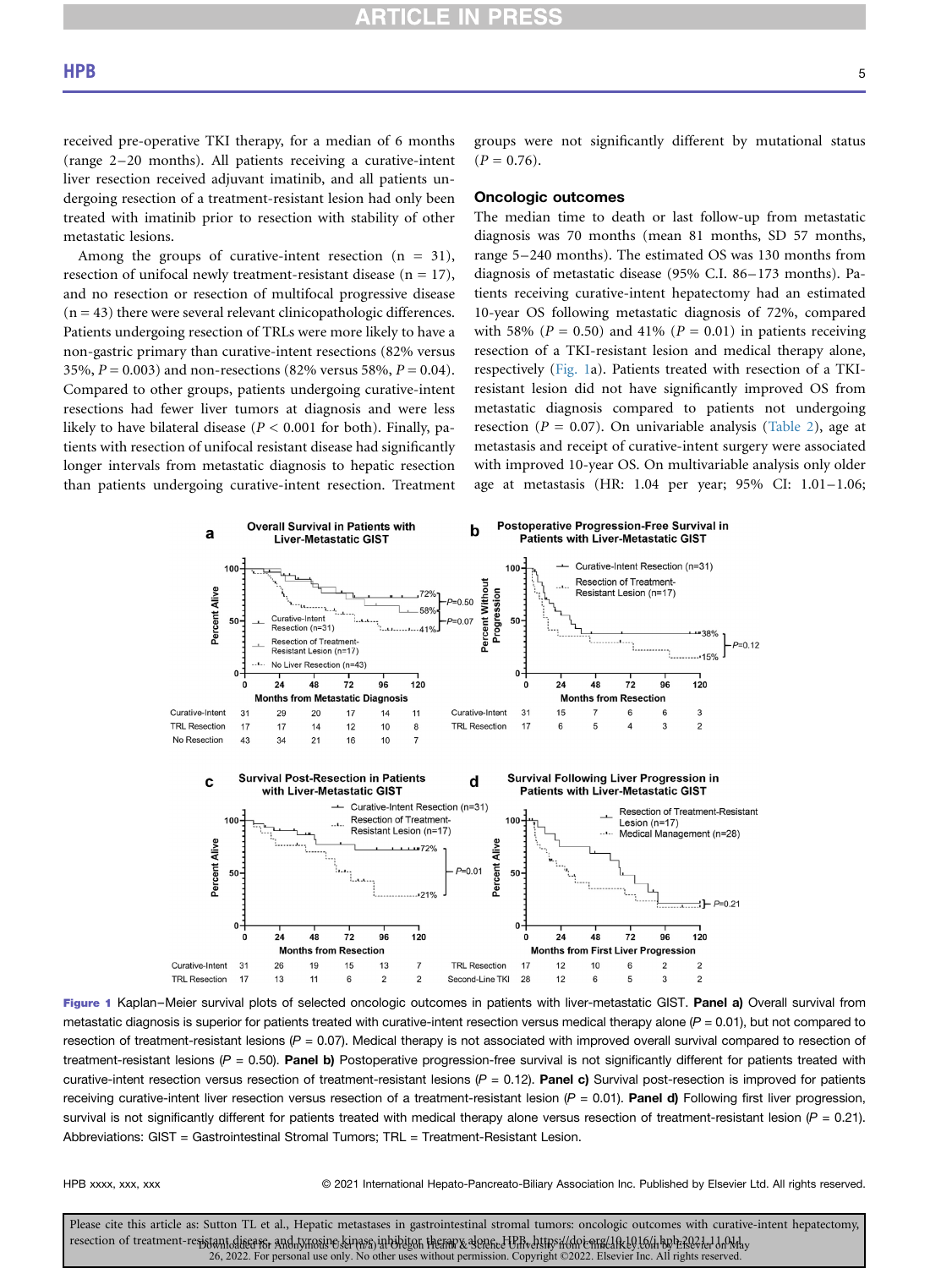| Variable                                     | <b>Overall Survival</b> |                          | <b>Postoperative Survival</b> |                          |                         |                          |
|----------------------------------------------|-------------------------|--------------------------|-------------------------------|--------------------------|-------------------------|--------------------------|
|                                              | Univariable HR          | P-value                  | <b>Multivariable HR</b>       | P-value                  | Univariable HR (95% CI) | P-value                  |
| Age (per year)                               | $1.04(1.01 - 1.06)$     | 0.007                    | $1.04(1.01 - 1.06)$           | 0.004                    | $1.02(0.98 - 1.05)$     | 0.36                     |
| Synchronous Metastasis                       | $1.22(0.62 - 2.34)$     | 0.56                     |                               |                          | $0.57(0.21 - 1.52)$     | 0.26                     |
| Largest Liver Metastasis (per additional cm) | $0.97(0.89 - 1.05)$     | 0.45                     | -                             |                          | $1.05(0.96 - 1.15)$     | 0.28                     |
| Number of Liver Metastases                   | $1.03(0.94 - 1.14)$     | 0.54                     | -                             |                          | $1.25(1.06 - 1.48)$     | 0.01 <sup>a</sup>        |
| <b>Bilateral Disease</b>                     | $1.34(0.68 - 2.64)$     | 0.40                     | -                             | $\qquad \qquad$          | $1.36(0.53 - 3.51)$     | 0.53                     |
| Non-KIT Mutation                             | $0.68(0.28 - 1.67)$     | 0.40                     | -                             | $\overline{\phantom{m}}$ | $2.31(0.75 - 7.11)$     | $0.14^{\rm a}$           |
| Concurrent Peritoneal Disease                | $0.80(0.37 - 1.77)$     | 0.59                     | -                             | -                        | $1.34(0.48 - 3.76)$     | 0.58                     |
| No Resection                                 | Referent                | $\overline{\phantom{m}}$ | Referent                      |                          | N/A                     | $\overline{\phantom{m}}$ |
| Resection for TKI-Resistant Disease          | $0.55(0.23 - 1.29)$     | 0.17                     | a                             | $\qquad \qquad -$        | Referent                | $\overline{\phantom{m}}$ |
| Curative Intent Resection                    | $0.36(0.15 - 0.84)$     | 0.02                     | $0.39(0.17 - 0.90)$           | 0.03                     | $0.31(0.12 - 0.80)$     | 0.02                     |

<span id="page-5-0"></span>Table 2 Predictors of 10-year overall and postoperative survival in patients with liver-metastatic gastrointestinal stromal tumor

<span id="page-5-2"></span>Abbreviations: TKI = tyrosine kinase inhibitor; N/A = not applicable; HR = hazard ratio; CI = confidence interval.<br><sup>a</sup> Eliminated from final model.

 $P = 0.004$ ) and receipt of curative-intent hepatectomy (HR: 0.39; 95% CI: 0.17–0.90;  $P = 0.03$ ) were independently associated with 10-year OS, while resection of a TKI-resistant lesion was not associated with improved 10-year OS compared to no resection  $(P = 0.17)$  and was eliminated from the final model.

#### Post-operative progression-free survival

The median post-operative PFS in patients undergoing either curative-intent resection and resection of TKI-resistant disease was 31 months and 15 months, respectively [\(Fig. 1](#page-4-0)b,  $P = 0.08$ ), while the 10-year post-operative OS was 72% and 21%, respec-tively [\(Fig. 1c](#page-4-0),  $P = 0.01$ ). On univariable analysis ([Table 2\)](#page-5-0), the number of liver lesions at diagnosis and curative-intent resection were associated with 10-year post-operative OS. On multivariable analysis, only curative-intent resection was independently associated with 10-year post-operative OS (HR 0.31 (0.12–0.80)

 $P = 0.02$ ) with the remaining variables eliminated from the model. Age, synchronous disease, size of largest liver metastasis at diagnosis, bilateral disease, and KITmutational status were not independently associated with 10-year post-operative OS.

Both the number of liver lesions at diagnosis and bilateral disease were predictive of 10-year post-operative PFS and liver-PFS on univariable analysis [\(Table 3\)](#page-5-1). Curative intent resection and patient age met criteria for inclusion in the initial multivariable model for post-operative PFS and liver-PFS, respectively. On final analysis of post-operative PFS, bilateral disease and curativeintent resection were eliminated from the model, leaving only number of liver lesions at diagnosis predictive of post-operative PFS. On final analysis of post-operative liver PFS, again only the number of liver lesions at diagnosis was predictive. Age, synchronous disease, KIT mutational status, and curative-intent resection were not independently associated with either outcome.

<span id="page-5-1"></span>Table 3 Univariable analysis of postoperative progression free survival and post-progression survival in patients with liver-metastatic gastrointestinal stromal tumor

| Variable                                  | <b>Postoperative</b><br><b>Progression-Free</b><br><b>Survival</b> |                          | <b>Postoperative Liver</b><br><b>Progression-Free</b><br><b>Survival</b> |                   | 5-Year Post-<br><b>Progression Overall</b><br>Survival: |                   | 10-Year Post-<br><b>Progression Overall</b><br>Survival: |   |
|-------------------------------------------|--------------------------------------------------------------------|--------------------------|--------------------------------------------------------------------------|-------------------|---------------------------------------------------------|-------------------|----------------------------------------------------------|---|
|                                           | <b>HR (95% CI)</b>                                                 | P                        | <b>HR (95% CI)</b>                                                       | P                 | <b>HR (95% CI)</b>                                      | P                 | <b>HR (95% CI)</b>                                       | P |
| Age at Resection (per year)               | $0.99(0.97 - 1.01)$ 0.20                                           |                          | $0.98(0.95-1.01)$ $0.12a$                                                |                   | $1.03(0.99 - 1.06)$                                     | 0.09 <sup>a</sup> | $1.02(1.01 - 1.04)$ 0.04                                 |   |
| Synchronous Metastasis                    | 1.10 (0.54-2.25) 0.79                                              |                          | $0.79(0.31 - 2.03)$ 0.63                                                 |                   | 1.58 (0.66-3.83)                                        | 0.31              | $1.31(0.62 - 2.74)0.48$                                  |   |
| Size of Largest Liver Metastasis (per cm) | $1.01(0.92 - 1.11)$ 0.86                                           |                          | $0.92(0.79 - 1.06)$ 0.24                                                 |                   | $0.99(0.89 - 1.09)$                                     | 0.80              | $1.01(0.93 - 1.10)0.83$                                  |   |
| Number of Liver Metastases                | 1.18 (1.01-1.37) 0.03                                              |                          | $1.28(1.06 - 1.55)$ 0.009                                                |                   | $1.02(0.89 - 1.16)$                                     | 0.78              | $0.98(0.87 - 1.10)$ 0.71                                 |   |
| <b>Bilateral Disease</b>                  | 1.62 (0.79-3.30) 0.02 <sup>a</sup>                                 |                          | $2.96(1.20 - 7.34)$ 0.02 <sup>a</sup>                                    |                   | $1.70(0.57 - 5.08)$                                     | 0.34              | $1.09(0.48 - 2.48)0.83$                                  |   |
| KIT Mutation                              | $0.76(0.37 - 1.57)$ 0.45                                           |                          | $0.37(0.04 - 3.16)$ 0.36                                                 |                   | $0.80(0.32 - 1.98)$                                     | 0.63              | $1.78(0.73 - 4.35)$ 0.20                                 |   |
| Resection of TKI-Resistant Disease        | Referent                                                           | $\overline{\phantom{a}}$ | Referent                                                                 | $\qquad \qquad -$ | $0.42(0.16 - 1.09)$                                     | $0.07^{\rm a}$    | $0.61(0.29 - 1.32)$ 0.21                                 |   |
| <b>Curative-Intent Resection</b>          | $0.58(0.28-1.18)$ $0.13a$                                          |                          | $0.70(0.28 - 1.74)$                                                      | 0.44              | N/A                                                     |                   | N/A                                                      |   |

<span id="page-5-3"></span>Abbreviations: GIST = gastrointestinal stromal tumor; TKI = tyrosine kinase inhibitor; HR = hazard ratio; CI = confidence interval; N/A = not applicable.<br><sup>a</sup> Eliminated from final model.

HPB xxxx, xxx, xxx 
where  $\degree$  2021 International Hepato-Pancreato-Biliary Association Inc. Published by Elsevier Ltd. All rights reserved.

Please cite this article as: Sutton TL et al., Hepatic metastases in gastrointestinal stromal tumors: oncologic outcomes with curative-intent hepatectomy, resection of treatment resintant diseasion mobis rosere burinare in his acceptable residents. Https://this are (10.1016/1-102021 M1.011 26, 2022. For personal use only. No other uses without permission. Copyright ©2022. Elsevier Inc. All rights reserved.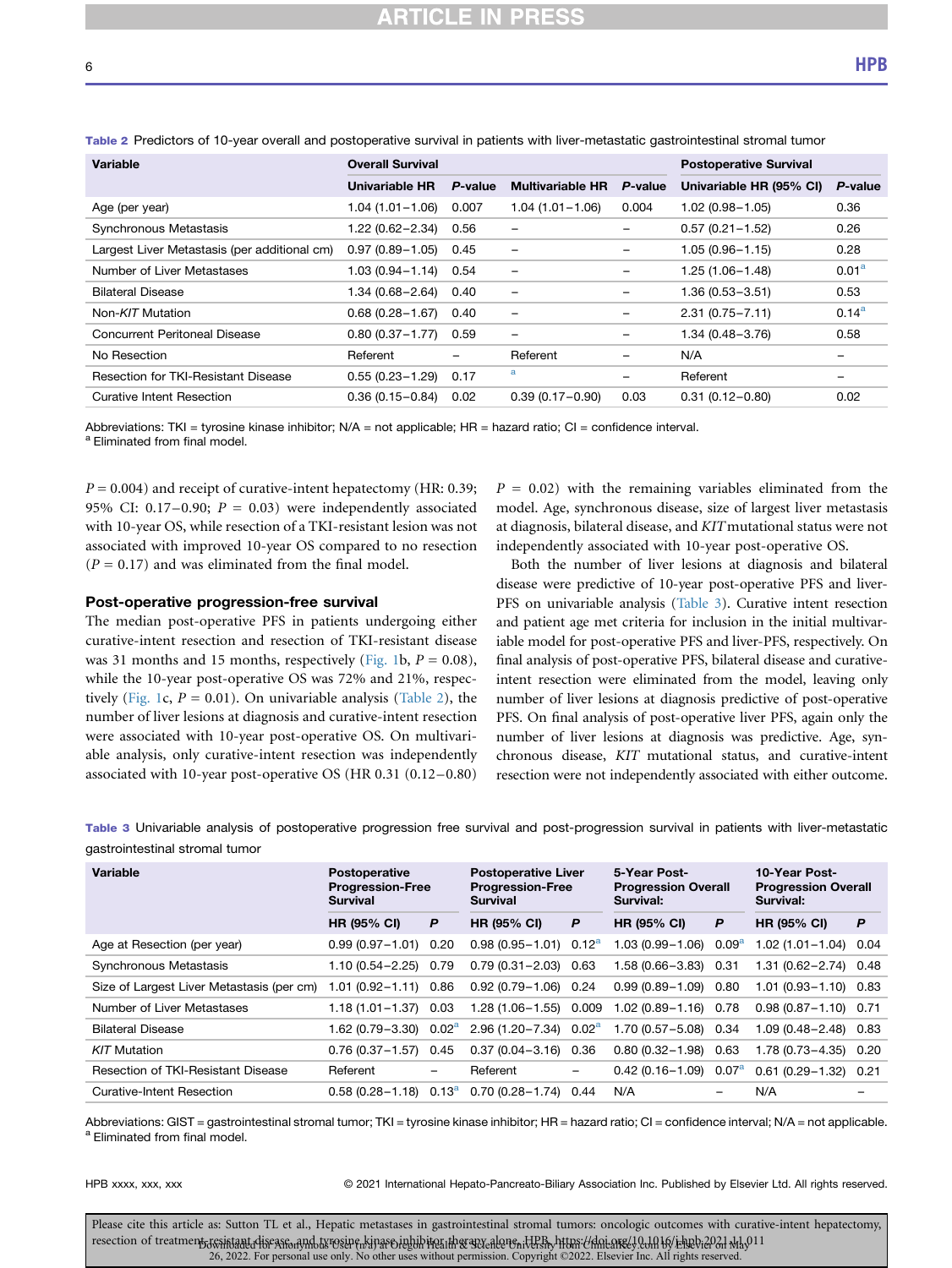On subgroup analysis of patients with KIT driver mutations treated with hepatic resection  $(n = 32)$ , curative-intent resection was associated with improved 10-year post-operative PFS (HR 0.34, 95% CI 0.13-0.84,  $P = 0.02$ ) compared to resection of a TKI-resistant hepatic lesion.

## Efficacy of hepatic resection for unifocal resistant lesion

To evaluate whether resection of unifocal TKI-resistant lesions altered outcome, we evaluated post-progression OS in patients initially managed with medical therapy only  $(n = 60)$ . Of these patients, 45 experienced liver-only disease progression during the study period, with 17 patients undergoing resection of a unifocal TKI-resistant lesion followed by resumption of imatinib, and 28 patients switching to second-line therapy (sunitinib in  $n = 26$ ). Progression was multifocal in all patients who did not receive resection of TKI-resistant lesion. The median post-progression OS was 44 months overall, 29 months in patients receiving 2nd-line TKI therapy, and 65 months in those receiving resection of TKI-resistant lesion ([Fig. 1](#page-4-0)d). On log-rank testing, neither 5 year ( $P = 0.07$ ) or 10-year post-progression OS ( $P = 0.21$ ) were improved with resection of TKI-resistant lesions compared to second-line therapy. On univariable analysis, no identifiable factors were associated with 5-year post-progression OS [\(Table 3](#page-5-1)), and only increasing age at progression was significantly associated with worse 10-year PPOS.

## **Discussion**

Metastatic disease to the liver from GIST is a common occurrence, either at diagnosis or following recurrence after a curativeintent resection. Historically, patients with liver-metastatic GIST had an extremely poor prognosis. However, with modern multidisciplinary therapy consisting of hepatic resections and the availability of multiple lines of TKI therapy, survivorship past a decade is achievable even in patients who do not undergo hepatic resection of their metastatic disease. To our knowledge, the present study represents the largest investigation to date of surgical therapy for patients with liver-metastatic GIST in the imatinib era, which is further strengthened by a long follow-up period. Our results show that patients with liver-metastatic GIST derive a survival benefit from curative-intent resections compared to both TKI treatment alone and to resection of emergent TKI-resistant disease. Furthermore, we provide the largest analysis to date of the practice of resection of TKIresistant lesions following liver progression. In this subgroup, we were unable to demonstrate an independent post-progression OS benefit compared to 2nd line therapy, although our sample size was small and not powered to detect a smaller treatment difference.

Theoretically, individual GIST metastases are separate entities derived from single clones, with an independent chance of developing a TKI-resistant mutation over time. This concept underpins the practice of resecting emergent foci of imatinibresistance in patients with unresectable GIST liver metastases, as the presence of an "escape clone" should not affect the natural history of other metastatic foci. In practice, however, this theory does not appear to be the case. In our cohort, resection of TKIresistant disease did not result in improved survival when measured from diagnosis, nor in the cohort experiencing disease progression after 1st-line TKI therapy. This may be due to generally poor survival in patients with liver progression on imatinib, consistent with other studies that have reported a similarly short median PFS. Cananzi et al. noted a 2-year OS following liver resection for progressive GIST of  $40\%$ <sup>[8](#page-7-11)</sup> while DeMatteo et al. reported a 2-year OS of 36% following resection of unifocal TKI-resistant lesions.<sup>[12](#page-7-7)</sup> In light of past and present evidence, the oncologic benefit of this practice remains in doubt, especially in the modern era of multiple lines of TKI therapy which can provide long-term disease control.

Much is left to learn about disease biology in GIST, however emerging literature suggests that imatinib resistance and progression are not stochastic events, and that there is unmeasured biology beyond driver mutation contributing to such outcomes.<sup>16</sup> A more applicable concept may be that emergence of even one TKI-resistant lesion signals impending emergence of a more aggressive disease phenotype that may be present in a radiographically occult micrometastases at the time of diagnosis of the TKI-resistant lesion. If clonal escape were truly a stochastic event, one would expect a clear difference in post-progression survival following resection of a single TKI-resistant lesion, as one TKI-resistant lesion would not affect the probability of future lesions developing resistance. Instead, it is clear that while long-term PFS is possible after resection of a TKI-resistant lesion, this is the exception rather than the rule and can also be achieved with modern second and third-line therapies.

This study is limited by its foundation in a prospectively maintained database, and by the mobility of patients with metastatic GIST, who often receive medical and surgical therapies at several specialized GIST centers over the course of their disease. Consequently, a referral bias may exist where patients referred to OHSU may have baseline characteristics leading to altered survival compared to a population-based study. Additionally, while the present study contains the largest cohort to date of patients undergoing liver resection for metastatic GIST, as well as the largest cohort undergoing resection of unifocal TKI-resistant lesions, it remains limited by small sample size. In particular, there were only 17 patients who had hepatic resection of their TKI resistant liver metastasis, thereby limiting the statistical power to detect a difference between patients who were not treated with hepatic resection. We also included patients with peritoneal disease in our analysis, which may have affected the results. An analysis excluding these patients would have been underpowered. Additionally, in our experience, most patients with both liver and peritoneal metastatic disease expire secondary to liver progression, and we therefore advocate clearance of

HPB xxxx, xxx, xxx 
reserved. 
© 2021 International Hepato-Pancreato-Biliary Association Inc. Published by Elsevier Ltd. All rights reserved.

Please cite this article as: Sutton TL et al., Hepatic metastases in gastrointestinal stromal tumors: oncologic outcomes with curative-intent hepatectomy, resection of treatment-resistant diseaser and tynosive seivase in bibiton themar & denene tell of the district in public enracted be being by befolded on the 26, 2022. For personal use only. No other uses without permission. Copyright ©2022. Elsevier Inc. All rights reserved.